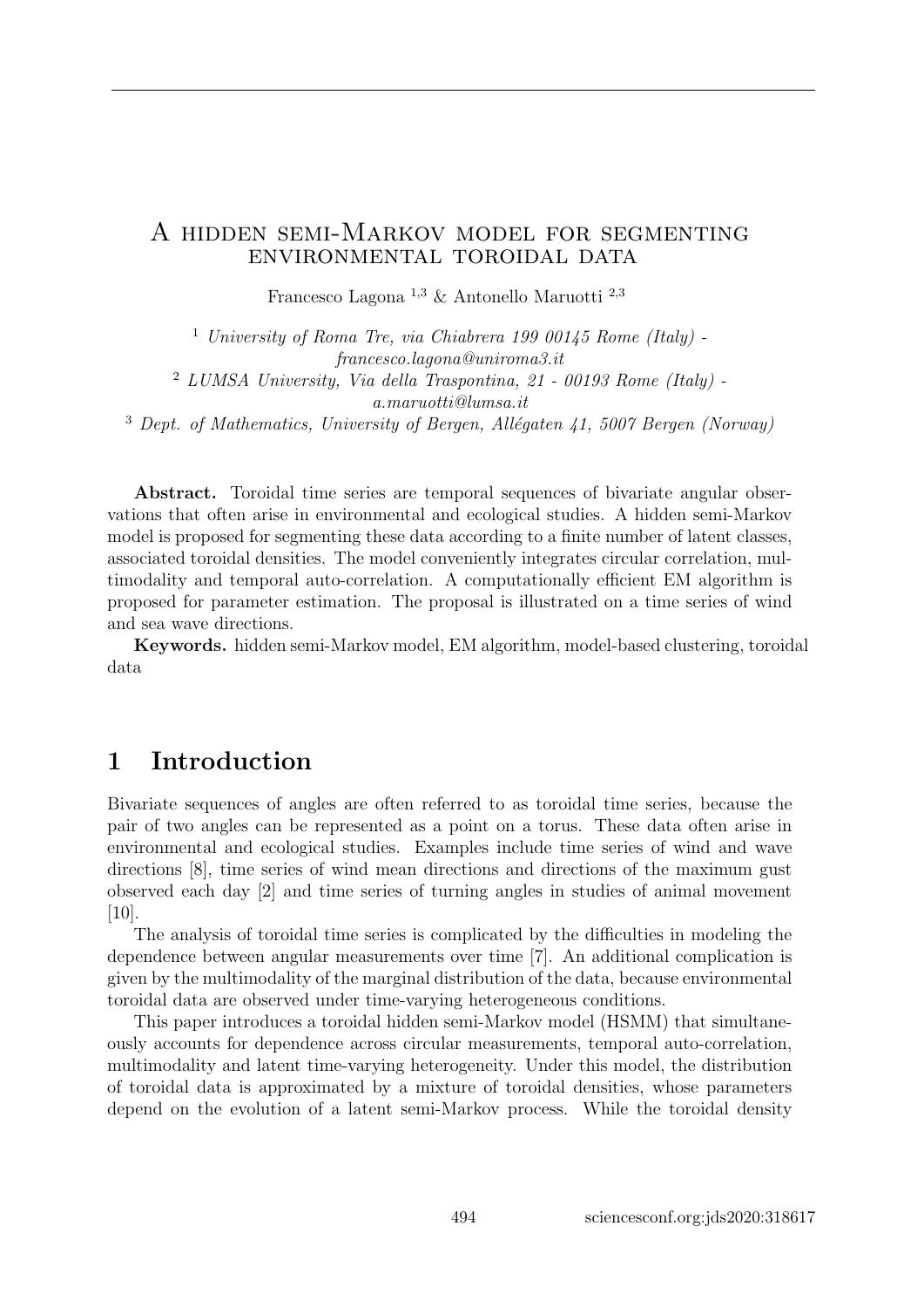accommodates dependence between two circular variables, a mixture of toroidal densities allows for multimodality and, finally, a latent semi-Markov process accounts for temporal correlation and, simultaneously, for time-varying heterogeneity.

Our proposal extends previous approaches that are based on toroidal hidden Markov models [9, 1]. Under a toroidal hidden Markov model, the data are approximated by a mixture of toroidal densities, whose parameters depend on the evolution of a latent, firstorder Markov chain with a finite number of states. The sojourn times of each state of a Markov chain are distributed according a geometric distribution. Hence the most likely dwell time for every state of a hidden Markov model with underlying first-order Markov chain is 1. Our proposal relaxes this restrictive assumption by replacing the latent Markov chain with a latent semi-Markov model, allowing for sojourn times that are not necessarily geometrically distributed.

### 2 A hidden semi-Markov model for toroidal data

Let  $\mathbf{z} = (x, y)$  be a pair of angles,  $x, y \in [0, 2\pi)$ . Moreover, let  $f(x; \alpha)$  and  $f(y; \beta)$  be two circular densities, respectively known up to the parameters  $\alpha$  and  $\beta$ . Further, let  $F(x; \alpha)$ and  $F(y; \beta)$  be the two cumulative distribution functions of x and y, defined with respect to a fixed, although arbitrary, origin. Finally, let  $q(u; \gamma)$ ,  $u \in [0, 2\pi)$  be a parametric circular density, known up to a parameter  $\gamma$ . Then,

$$
f_q(\mathbf{z};\theta) = 2\pi g \left(2\pi \left(F(x;\alpha) - qF(y;\beta)\right)\right) f(x;\alpha) f(y;\beta) \right) \quad q = \pm 1 \tag{1}
$$

is a parametric toroidal density with support  $[0, 2\pi)^2$ , known up to the parameter vector  $\theta = (\alpha, \beta, \gamma)$ , having the marginal densities  $f(x; \alpha)$  and  $f(y; \beta)$  [3]. Equation (1) is a typical example of a copula-based construction of a bivariate density, obtained by decoupling the margins from the joint distribution. When the binding density  $q$  is the uniform circular distribution, say  $g(x) = (2\pi)^{-1}$ , then equation (1) reduces to the product of the marginal densities. Otherwise, the dependence between  $x$  and  $y$  is captured by the concentration of  $g$ : when  $g$  is highly concentrated, the dependence is high; when  $g$  is more diffuse, dependence is low. Finally, the constant  $q = \pm 1$  determines whether the dependence between x and y is positive  $(q = 1)$  or negative  $(q = -1)$ .

The proposed hidden semi-Markov model can be described as a dynamic mixture of copula-based toroidal densities. To illustrate, let  $\mathbf{z} = (\mathbf{z}_t, t = 1, \ldots, T), \mathbf{z}_t = (x_t, y_t),$  $x_t, y_t \in [0, 2\pi)$ , be a toroidal time series. We assume that the distribution of the data is driven by the evolution of an unobserved semi-Markov process with  $K$  states, which represents (time-varying) latent classes and can be specified as a sequence  $\mathbf{u} = (\mathbf{u}_t, t)$  $1,\ldots,T$ ) of multinomial variables  $\mathbf{u}_t = (u_{t1},\ldots,u_{tK})$  with one trial and K classes, whose binary components represent class membership at time t. The joint distribution  $p(\mathbf{u}; \pi)$ of the chain is fully known up to a parameter  $\pi$  that includes K initial probabilities  $\pi_k = P(u_{1k} = 1), k = 1, \ldots, K, \sum_k \pi_k = 1, K^2 - K$  transition probabilities  $\pi_{hk} = P(u_{tk} = 1)$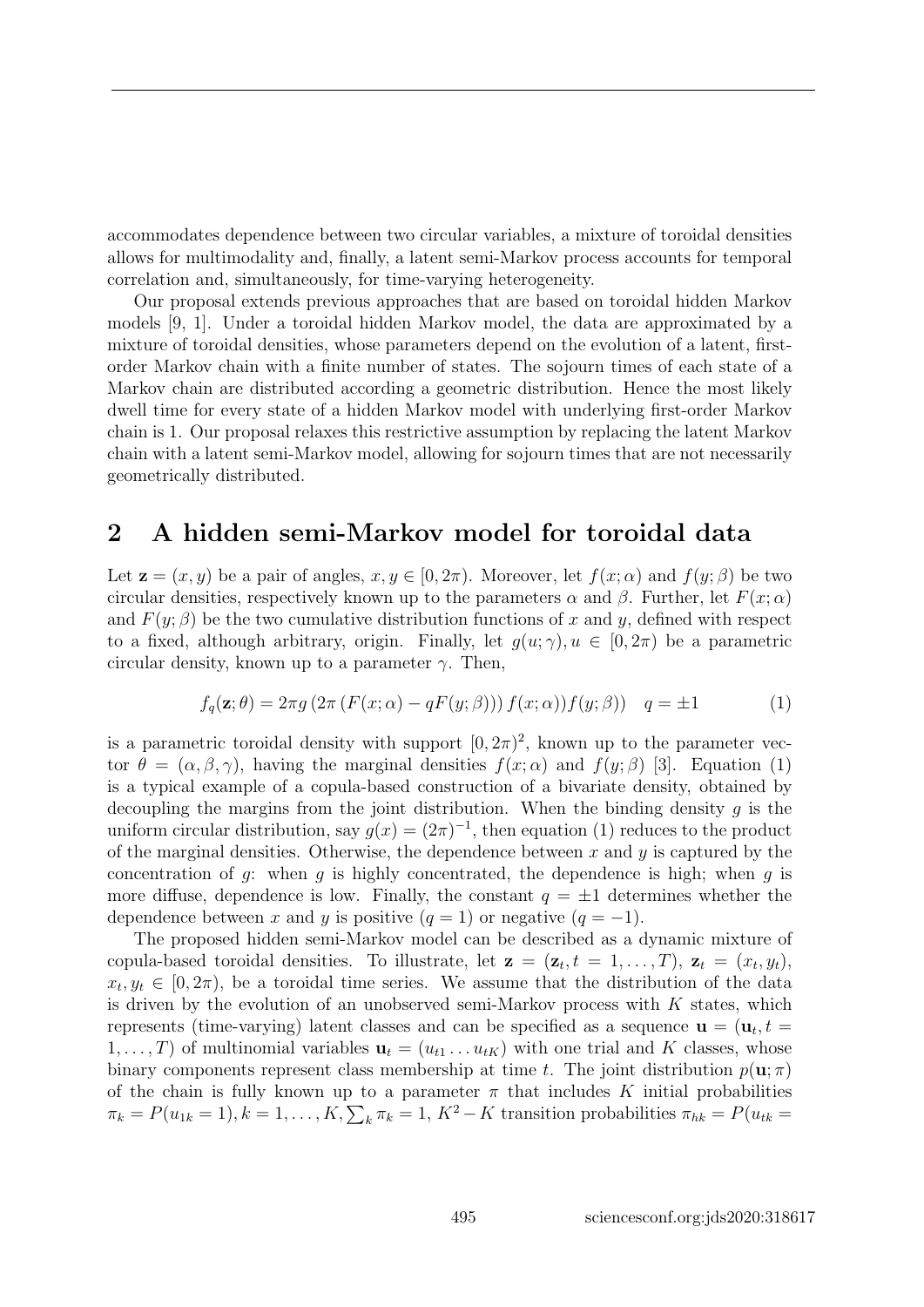$1|u_{t-1,h} = 1, h, k = 1, \ldots, K, \sum_{k} \pi_{hk} = 1, h \neq k$  (whereas  $\pi_{kk} = 0, k = 1 \ldots K$ ), and, finally, p parameters of the dwell time distributions of each state.

The specification of the HSMM is completed by assuming that the observations are conditionally independent, given a realization of the semi-Markov process. As a result, the conditional distribution of the observed process, given the latent process, takes the form of a product density, say

$$
f(\mathbf{z}|\mathbf{u};\theta_1,\ldots,\theta_K) = \prod_{t=1}^T \prod_{k=1}^K f(\mathbf{z}_t;\theta_k)^{u_{tk}},
$$
\n(2)

where  $f(\mathbf{z}; \theta_k)$ ,  $k = 1, \ldots, K$  are the K cylindrical densities defined by (1) and known up to a vector of parameters  $\theta_k$ .

The likelihood function of the model is therefore obtained by integrating the joint density of the observed data and the unobserved class memberships with respect to the segmentation u, namely

$$
L(\pi, \theta; \mathbf{z}) = \sum_{\mathbf{u}} p(\mathbf{u}; \pi) f(\mathbf{z} | \mathbf{u}; \theta_1, \dots, \theta_K).
$$
 (3)

By computing the maximum likelihood estimate  $\hat{\theta}$  [11, chapter 12], the toroidal time series can be segmented according to the posterior probabilities of class membership

$$
\hat{\pi}_{tk} = P(u_{tk} = 1 \mid \mathbf{z}; \hat{\theta}), \tag{4}
$$

based on  $\hat{\theta}$ . More precisely, the observation at time t can be allocated to class  $k^*$  if  $\hat{\pi}_{tk^*} > \hat{\pi}_{th}$ , for each  $h = 1 \dots K$  (maximum a posteriori, MAP, allocation).

When the dwell distribution of each latent state is geometric, the model reduces to a hidden Markov model that ignores alternative dwell time distribution. If, additionally, the transition probability matrix of the model has equal rows, the model reduces to a mixture model where observations are clustered by ignoring the information redundancy that is due to temporal correlation.

## 3 An application to marine data

The proposed methods have been implemented to segment a time series of  $T = 1326$ semi-hourly wind and wave directions, taken in wintertime by the buoy of Ancona, which is located in the Adriatic Sea at about 30 km from the coast. Figure 1 displays the scatter plot of the data. Point coordinates indicate the direction (in radians) from which winds blow and waves travel. For simplicity, these bivariate observations are plotted on the plane, although data points are actually on a torus. The interpretation of these data is not easy. While in the ocean wind and wave directions are strongly correlated, this is not necessarily true in the Adriatic Sea, due to the orography of the basin and the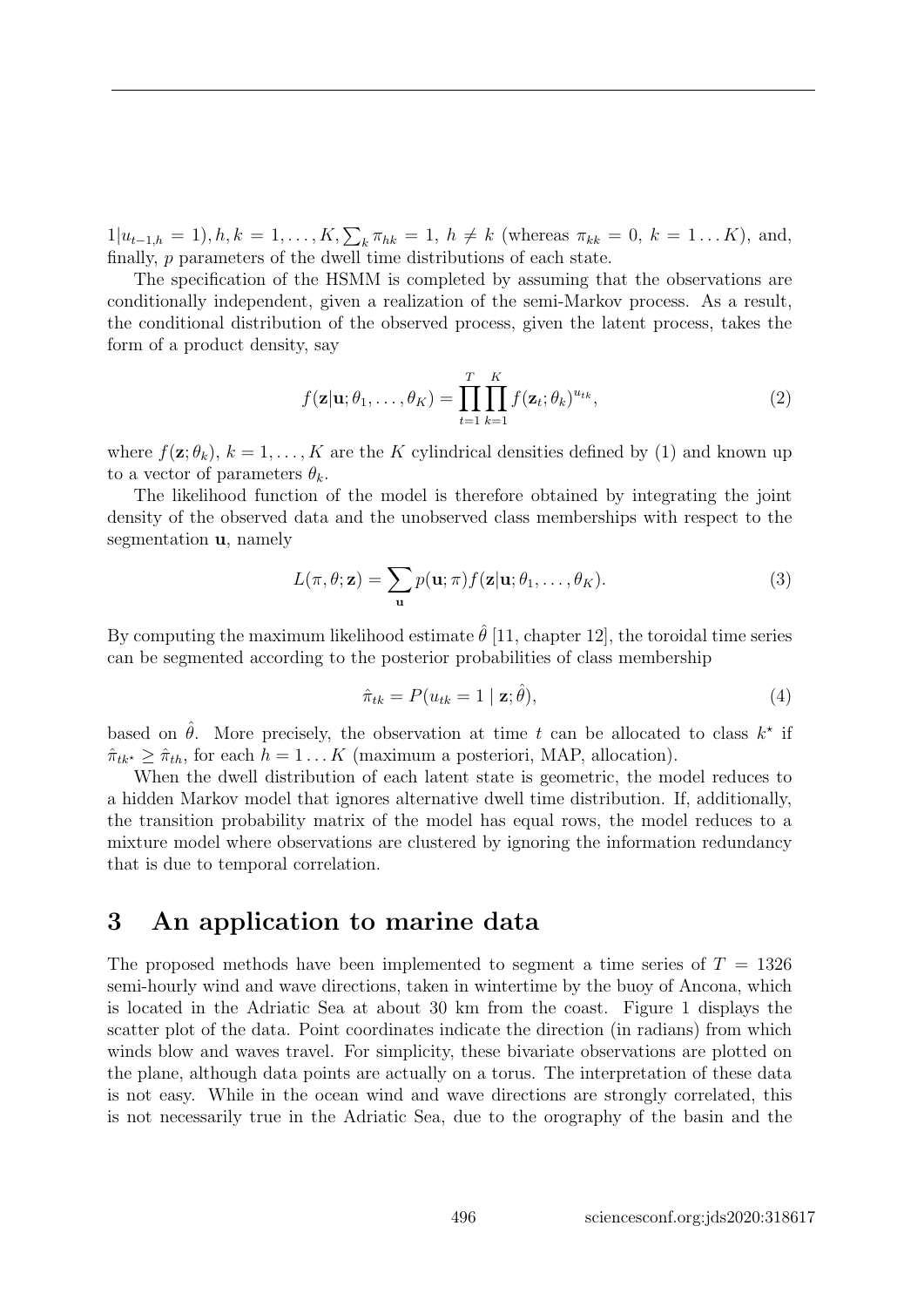

Figure 1: Wave directions and heights, as observed by the buoy of Ancona in wintertime  $(-\pi, -pi/2, 0, \pi/2$  respectively indicate South, West, North, East). For simplicity, the data are plotted on the plane, although they are points on the torus  $[-pi/2, \pi/2)^2$ .

location of the buoy. Coastal winds generate synchronized waves only when the waves travel unobstructed, that is, either northwesterly or southeasterly, along the major axis of the basin. When western and south-western winds blow from the coast, waves are not synchronized with wind and travel along the major axis of the Adriatic basin from SE to NW. This explains the clusters shown in Figure 1 and suggests the occurrence of two latent wind–wave regimes. Accordingly, a HSMM with two states have been estimated from these data.

The proposed HMM requires a parametric specification of the toroidal density (1), which reduces to the choice of the binding density q and the choice of the marginal densities  $f(x; \alpha)$  and  $f(y; \beta)$  that respectively model the marginal distribution of the wind and wave direction. However, depending on the choice of the binding density, the density (1) can be multimodal [4]. Using multimodal densities in segmentation and classification problems, such as the one motivating this paper, may unnecessarily complicate the interpretation of the results. Unimodal densities can however be obtained by using the wrapped Cauchy as a binding density  $q \neq 4$ .

Accordingly, for this study, the binding density has been specified as a centered wrapped Cauchy

$$
g(u; \gamma) = \frac{1}{2\pi} \frac{1 - \gamma^2}{1 + \gamma^2 - 2\gamma \cos(u)} \quad u \in [0, 2\pi).
$$

This circular density depends on a single concentration parameter  $\gamma \in [0, 1)$  and reduces to the uniform circular density when  $\gamma = 0$ .

Wrapped Cauchy densities that include additional location parameters  $\alpha_1$  and  $\beta_1$  have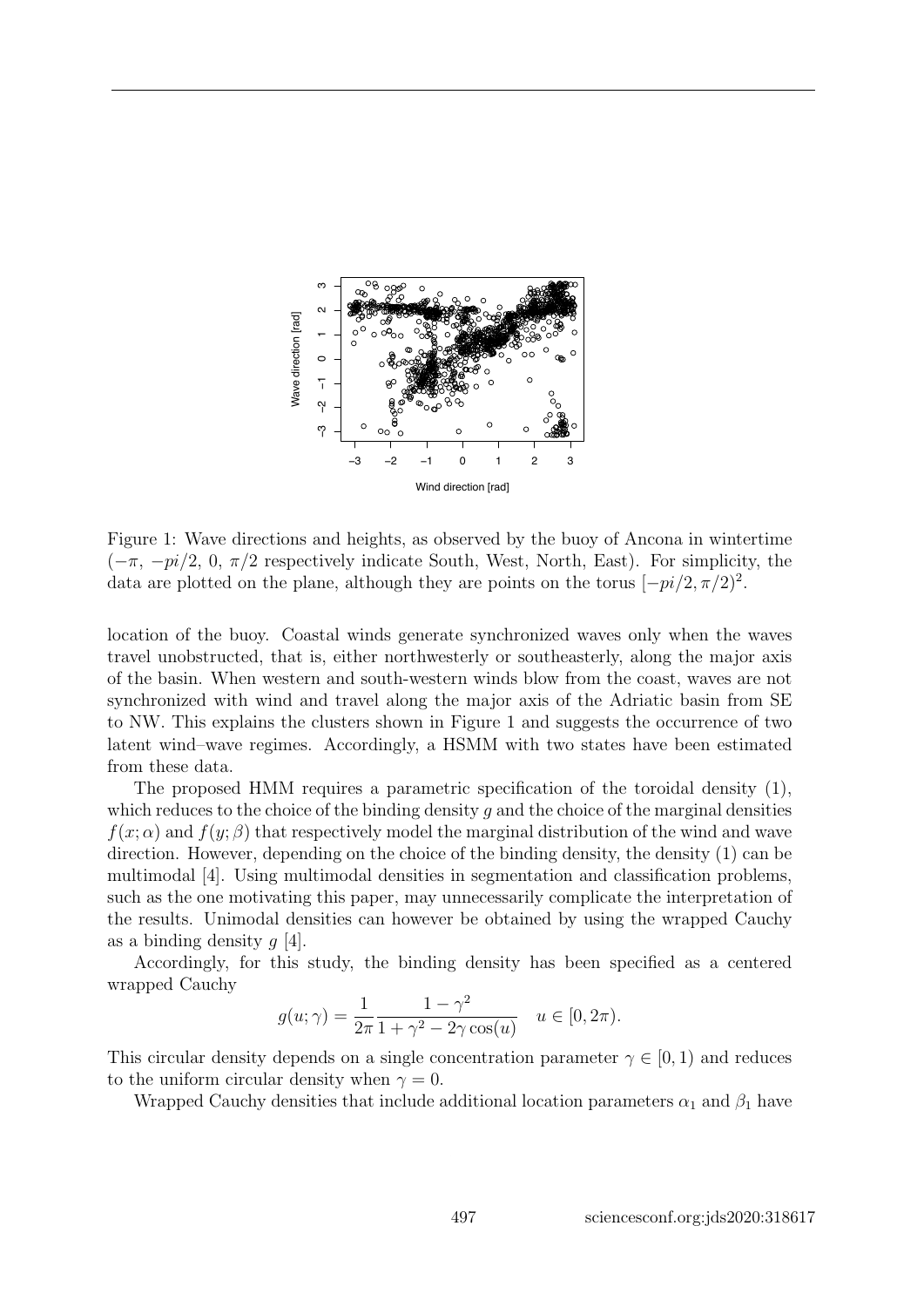

Figure 2: Segmentation of a time series of wind and wave directions. Left: observations colored with grey levels according to the estimated membership probabilities of each class (black indicates a probability equal to 1). Right: contour plot of state-specific toroidal densities.

been instead exploited to model the marginal distributions of wind and wave direction, say

$$
f(x; \alpha) = \frac{1}{2\pi} \frac{1 - \alpha_2^2}{1 + \alpha_2^2 - 2\alpha_2 \cos(y - \alpha_1)} \quad x \in [0, 2\pi)
$$
 (5)

$$
f(y; \beta) = \frac{1}{2\pi} \frac{1 - \beta_2^2}{1 + \beta_2^2 - 2\beta_2 \cos(y - \beta_1)} \quad y \in [0, 2\pi)
$$
 (6)

The proposed toroidal density is therefore obtained by taking a wrapped Cauchy density that binds wrapped Cauchy marginals, a model known as the bivariate wrapped Cauchy model [5].

Figure 2 shows the shapes of the two state-specific toroidal distributions and the segmented observations. The model successfully segment the observations according to to clusters, and offers a clear-cut indication of the distribution of the data under each regime. Under state 1, wind and wave directions are essentially independent, because coastal winds do not generate waves. Under state 2, winds blows along the major axis of the Adriatic basin and their directions are highly correlated with the directions of the wave that they generate.

Overall, the model describes the plasticity of the wind–wave interaction in the Adriatic Sea, indicating that the joint distribution of wind and wave data changes under different environmental regimes. Regime switching changes not only the modal directions and con-